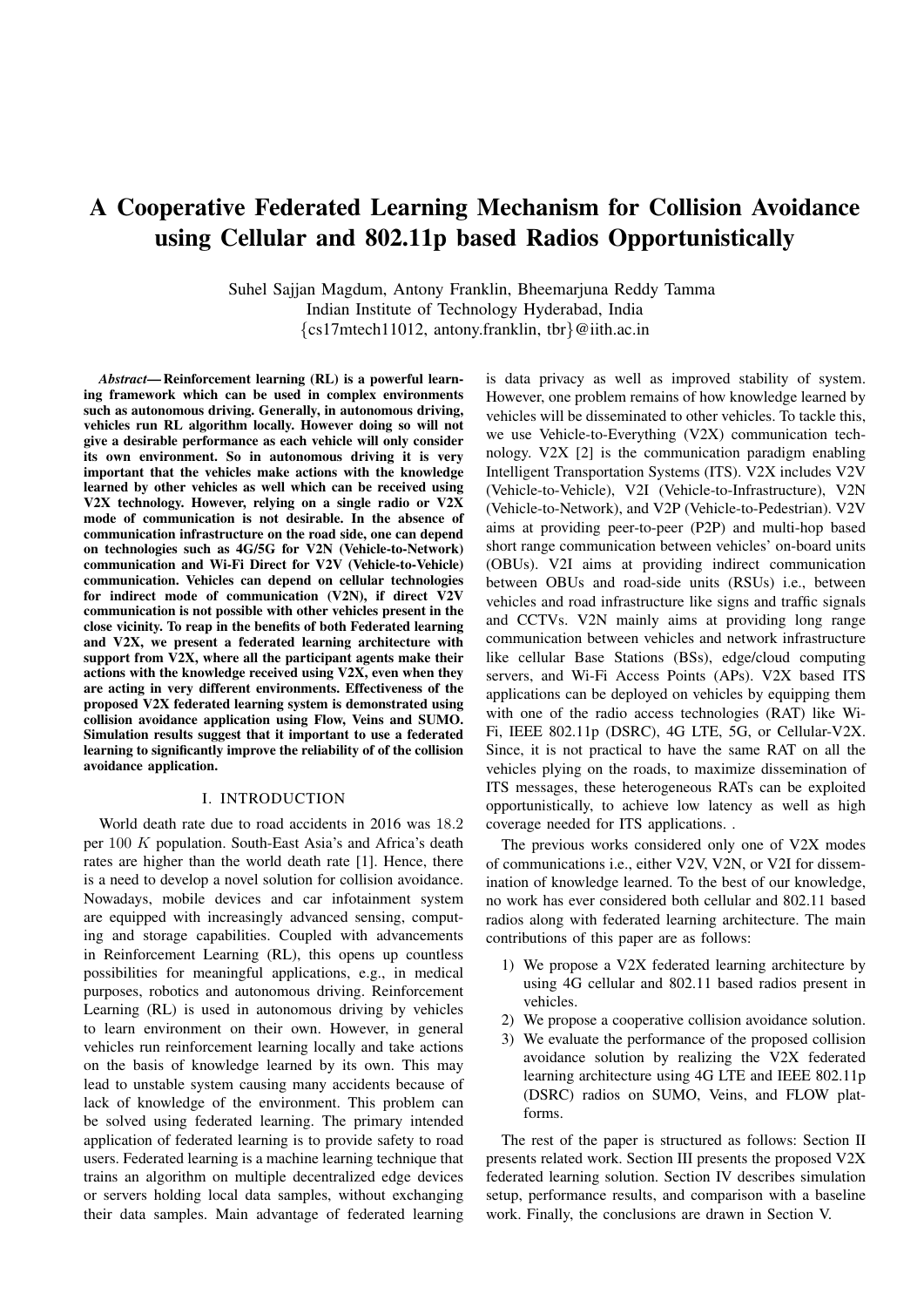| Scenario No. | Vehicle A       | Vehicle B (Own   | Vehicle C       | V2X Comm. flow from $B \Longrightarrow A$           | V2X Comm. flow from $C \Longrightarrow A$             |
|--------------|-----------------|------------------|-----------------|-----------------------------------------------------|-------------------------------------------------------|
|              |                 | <i>vehicle</i> ) |                 |                                                     |                                                       |
|              | Cellular        | Cellular         | Cellular        | $B \rightarrow BS \rightarrow Relay Server$         | $C \rightarrow BS \rightarrow Relay Server$           |
|              |                 |                  |                 | $\rightarrow$ BS $\rightarrow$ A                    | $\rightarrow$ BS $\rightarrow$ A                      |
|              | 802.11          | 802.11           | 802.11          | $B \rightarrow A$                                   | $C \rightarrow A$                                     |
|              | 802.11          | Both 802.11 and  | Cellular        | $B \rightarrow A$                                   | $C \rightarrow BS \rightarrow Relay Server$           |
|              |                 | Cellular         |                 |                                                     | $\rightarrow$ BS $\rightarrow$ B $\rightarrow$ A      |
|              | Both 802.11 and | Both 802.11 and  | Both 802.11 and | $B \rightarrow A$ or $B \rightarrow BS \rightarrow$ | $C \rightarrow A$ or $C \rightarrow BS \rightarrow$   |
|              | Cellular        | Cellular         | Cellular        | Relay Server $\rightarrow$ BS $\rightarrow$ A       | Relay Server $\rightarrow$ BS $\rightarrow$ A         |
|              |                 |                  |                 | or $B \to C \to BS \to Relay$                       | or $C \rightarrow B \rightarrow BS \rightarrow Relay$ |
|              |                 |                  |                 | Server $\rightarrow$ BS $\rightarrow$ A             | Server $\rightarrow$ BS $\rightarrow$ A               |

TABLE I: Heterogeneous Communication Scenarios in the proposed V2X Federated Learning Architecture: V2V and V2N

#### II. RELATED WORK

The authors in [3] present an online federated RL transfer process for real-time knowledge extraction where all the participant agents make corresponding actions with the knowledge learned by others, even when they are acting in very different environments. To validate the effectiveness of the proposed approach, they constructed a real-life collision avoidance system with Microsoft Airsim simulator and NVIDIA JetsonTX2 car agents, which cooperatively learn from scratch to avoid collisions in indoor environment with obstacle objects. The authors in [4] introduces the background and fundamentals of Federated Learning (FL). Then the paper highlights the aforementioned challenges of FL implementation and review existing solutions. Furthermore, they present the applications of FL for mobile edge network optimization. Finally, they discuss the important challenges and future research directions in FL.

One of the most important tasks for transfer reinforcement learning is to generalize the already-learned knowledge to new tasks [5], [6], [7]. [8] proposed a decentralized end-toend sensor-level collision avoidance policy for multi-robot systems, with the pre-trained process conducted on stage mobile robot simulator. [9] studied the problem of reducing the computationally prohibitive process of anticipating interaction with neighboring agents in a decentralized multiagent collision avoidance scenario. The pre-trained model of the RL model used is based on the trained data generated by the simulator.

The authors in [10] provides a comprehensive analysis of the usage of FL over ML in vehicular network applications to develop intelligent transportation systems. Based on the real image and lidar data collected from the vehicles, the paper illustrates the superior performance of FL over ML in terms of data transmission complexity for vehicular object detection application. In this overview paper [11], data-driven learning model-based cooperative localization and location data processing are considered, in line with the emerging machine learning and big data methods. Paper demonstrates various practical use cases that are summarized from a mixture of standard, newly published, and unpublished works, which cover a broad range of location services, including collaborative static localization/fingerprinting, indoor target tracking, outdoor navigation using low-sampling GPS, and spatio-temporal wireless traffic data modeling and prediction. Work in [12] proposes to integrate the Deep Reinforcement



Fig. 1: Distributed V2X architecture for safe navigation

Learning techniques and Federated Learning framework with mobile edge systems, for optimizing mobile edge computing, caching and communication. And thus, they design the "In-Edge AI" framework in order to intelligently utilize the collaboration among devices and edge nodes to exchange the learning parameters for a better training and inference of the models, and thus to carry out dynamic systemlevel optimization and application-level enhancement while reducing the unnecessary system communication load.

Many ITS solutions using single radio for inter-vehicle communication have been proposed in the literature. In [13], 4G LTE is used for the communication between vehicles and pedestrians and V2V communication is still in its infancy, particularly when considering smartphones [14]. In [15], a system model for geographically separated edge clouds is developed by considering Chicago city and co-locating edge computing clusters with known Wi-Fi AP locations. The authors have proposed to deploy edge servers at base stations that allows vehicles to connect with a set of base stations alongside roads, so as to provide flexible vehiclerelated services. Many studies talk about efficient offloading of the tasks to a nearby edge server in order to reduce the computational load on vehicles or benefit from collaborative communication and computation among vehicles [16].

#### III. PROPOSED WORK

Fig. 1 shows the proposed V2X federated learning architecture for collision avoidance which consists of three layers: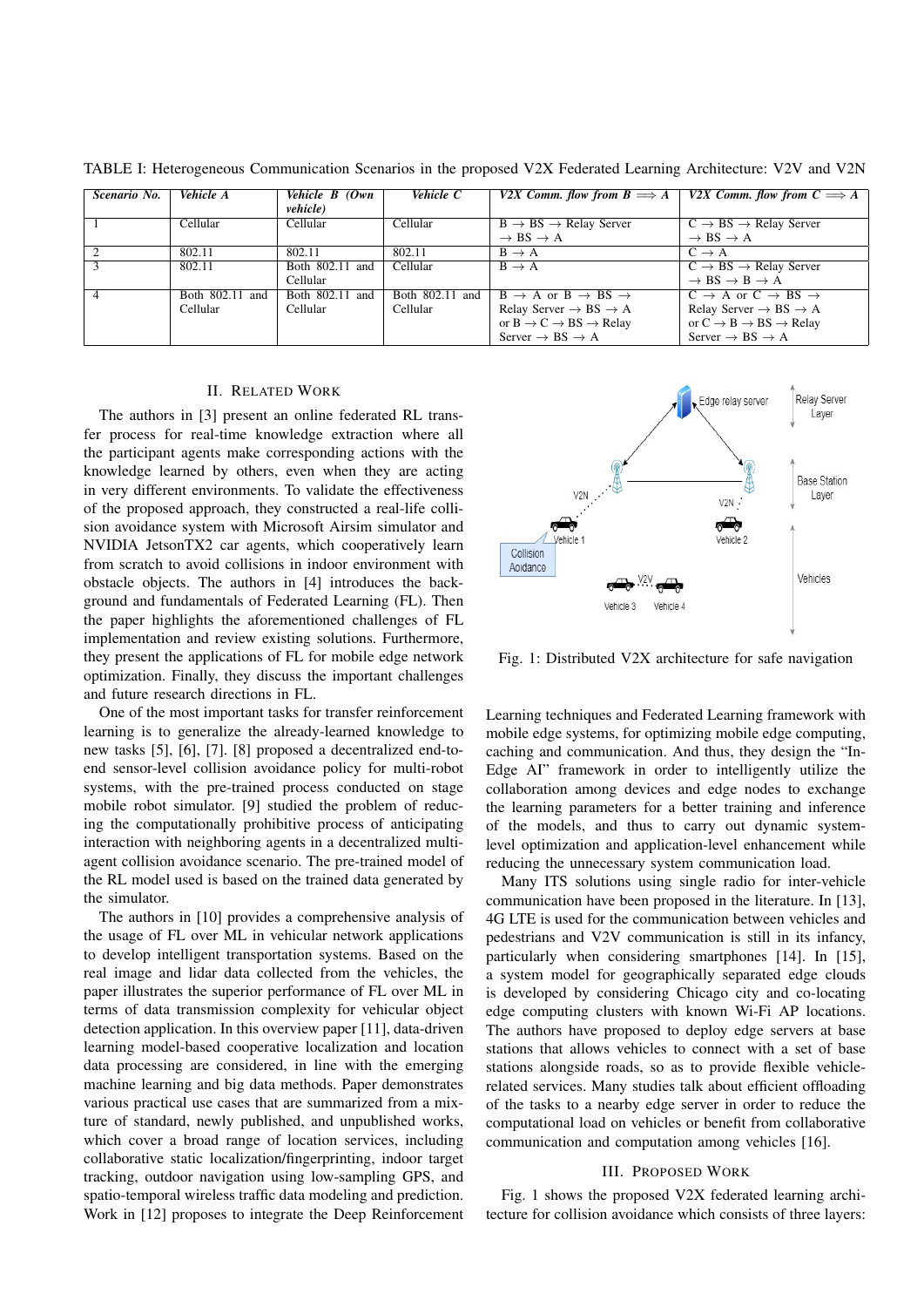vehicles, base stations, and an edge relay server. We can run RL in vehicles or at edge server. In this paper, we consider the first approach where the proposed collision avoidance application runs in each vehicle in a distributed fashion by opportunistically using 4G cellular and 802.11 based radios present in vehicles for realizing V2V and V2N modes of communication. In this architecture, various heterogeneous scenarios are possible for inter-vehicle communication as shown in Table I. In this table, *Vehicle A* is assumed as the own vehicle of interest and Vehicle B and Vehicle C are its nearby vehicles which are in close vicinity of each other on the road. Fifth and sixth columns in the table show how Vehicle A receives parameters learned by Vehicle B and Vehilce C using V2V or V2N modes of communication.

In *Scenario* 1, since all three vehicles are having onboard units (OBUs) fitted with cellular radios (4G or 5G), they make use of V2N mode of communication. The communication flow from  $VehicleB$  to  $VehicleA$  is as follows: Vehicle B sends its awareness message (timestamp, reward, learning rate, discount factor, velocity, location, acceleration, etc.) to cellular base station (BS), then the BS forwards it to the edge server acting as the relay for exchange of awareness messages among the vehicles. Then the awareness message of  $Vehicle$  B is pulled by  $Vehicle$  A from the relay server via BS. Vehicle C's awareness message reaches to Vehicle A in the similar manner.

In the *Scenario* 3, *Vehicle A* is  $802.11$  enabled, Vehicle  $B$  is both cellular and 802.11p enabled, whereas V ehicle  $C$  is cellular enabled. Here V ehicle  $B$  talks directly with V ehicle  $A$  over 802.11p in V2V mode. But, V ehicle C cannot be able to communicate with  $Vehicle$  A, as both have different radios. If a vehicle with both cellular and 802.11 radios is in the vicinity of *V* ehicle  $C$  and *V* ehicle  $A$ , such as *V ehicle B* in this case, then communication flow from Vehicles  $C$  to Vehicle  $A$  is as follows: Vehicle  $C$  sends its awareness message to BS which in turn forwards it to the edge relay server. V ehicle  $B$  then pulls V ehicle  $C$ 's message from the relay server via BS and piggybacks it in its own awareness message sent over 802.11 link, so that it could be received by Vehicle A.

Further we explain basic reinforcement learning block diagram, collision avoidance application and finally federated averaging process.

## *A. Reinforcement learning*

Fig. 4 shows basic RL block diagram. In our work environment is complete simulation setup, agents are vehicles and actions are path on which vehicle moves by deciding whether to accelerate or decelerate. Vehicles take action on environment and reward is returned according to state of environment.

## *B. Collision Avoidance*

Algorithm 1 is the collision avoidance algorithm running in  $0 - th$  vehicle. Every autonomous vehicle runs reinforcement learning locally. To avoid collisions we should maximize the minimum distance between vehicles.

end

## Algorithm 1 Collision avoidance algorithm running in  $0$ -th

| о-ин уенісіе   |                                                                                                              |
|----------------|--------------------------------------------------------------------------------------------------------------|
| input :        | Current<br>Vehicle                                                                                           |
|                | $\{vel, loc, acc, t\_headway, timestamp, vehicleid\}$                                                        |
| output: $FM_i$ |                                                                                                              |
|                | while not terminated do                                                                                      |
|                | Get current time $t_1$                                                                                       |
|                | if $t_1 - t_0 > t_u$ then                                                                                    |
|                | $t_0 = t_1$                                                                                                  |
|                | $reward_0, learning\_rate_0, discount\_factor_0$                                                             |
|                | getTriangleModel(0)                                                                                          |
|                |                                                                                                              |
|                | $s \leftarrow getCurrentState()$<br>if t_headways $\leq 2$ then                                              |
|                | reward <sub>0</sub> $= 0$                                                                                    |
|                | else                                                                                                         |
|                | $reward_0 = max((t \text{.} headway - t \text{.} min)/t \text{.} min, 1)$                                    |
|                | end if                                                                                                       |
|                | if $type = 1$ then                                                                                           |
|                | BroadcastMessage<br>$(vel_0, loc_0, acc_0,$                                                                  |
|                | $t$ <sub>-</sub> headways,timestamp <sub>0</sub> ,vehicleid <sub>0</sub> ,reward <sub>0</sub> ,              |
|                | $learning\_rate_0, discount\_factor_0)$                                                                      |
|                |                                                                                                              |
|                | $reward_{1,2,3,,N_1}, learning\_rate_{1,2,3,,N_1},$                                                          |
|                | $discount\_factor_{1,2,3,,N_1}$                                                                              |
|                | GetWifiVehicle()                                                                                             |
|                | end                                                                                                          |
|                | if $type = 2$ then                                                                                           |
|                | PushMessageToCloud( $vel_0, loc_0, acc_0$ ,                                                                  |
|                | $t$ <sub>-</sub> headways,timestamp <sub>0</sub> ,vehicleid <sub>0</sub> ,reward <sub>0</sub> ,              |
|                | $learning_rate_0, discount_factor_0)$                                                                        |
|                | $reward_{1,2,3,,N_2}, learning\_rate_{1,2,3,,N_2},$                                                          |
|                | $discount\_factor_{1,2,3,,N_2}$                                                                              |
|                | PullCellularVehicle()                                                                                        |
|                | end                                                                                                          |
|                | if $type = 3$ then                                                                                           |
|                | $(vel_0, loc_0, acc_0,$<br>BroadcastMessage                                                                  |
|                | $t\_heads, timestamp_0, vehicleid_0, reward_0,$                                                              |
|                | $learning\_rate_0, discount\_factor_0)$                                                                      |
|                | PushMessageToCloud( $vel_0, loc_0, acc_0,$                                                                   |
|                | $t$ <sub>-</sub> headways,timestamp <sub>0</sub> , vehicleid <sub>0</sub> , reward <sub>0</sub> ,            |
|                | $learning_rate_0, discount_factor_0)$                                                                        |
|                | <i>reward</i> <sub>1,2,3</sub> , <i>learning_rate</i> <sub>1,2,3</sub> , <i>lg</i> , <i>n</i> <sub>3</sub> , |
|                | $discount\_factor_{1,2,3,,N_3}$                                                                              |
|                | PullCellularVehicle()U                                                                                       |
|                | GetWifiVehicle()                                                                                             |
|                | end                                                                                                          |
|                | updateModel()                                                                                                |
| end            |                                                                                                              |
|                |                                                                                                              |
|                | Function updateModel:<br>get federated model(FM) from Algorithm 2                                            |
|                | $LM_0 = FM$                                                                                                  |
|                | <b>End Function</b>                                                                                          |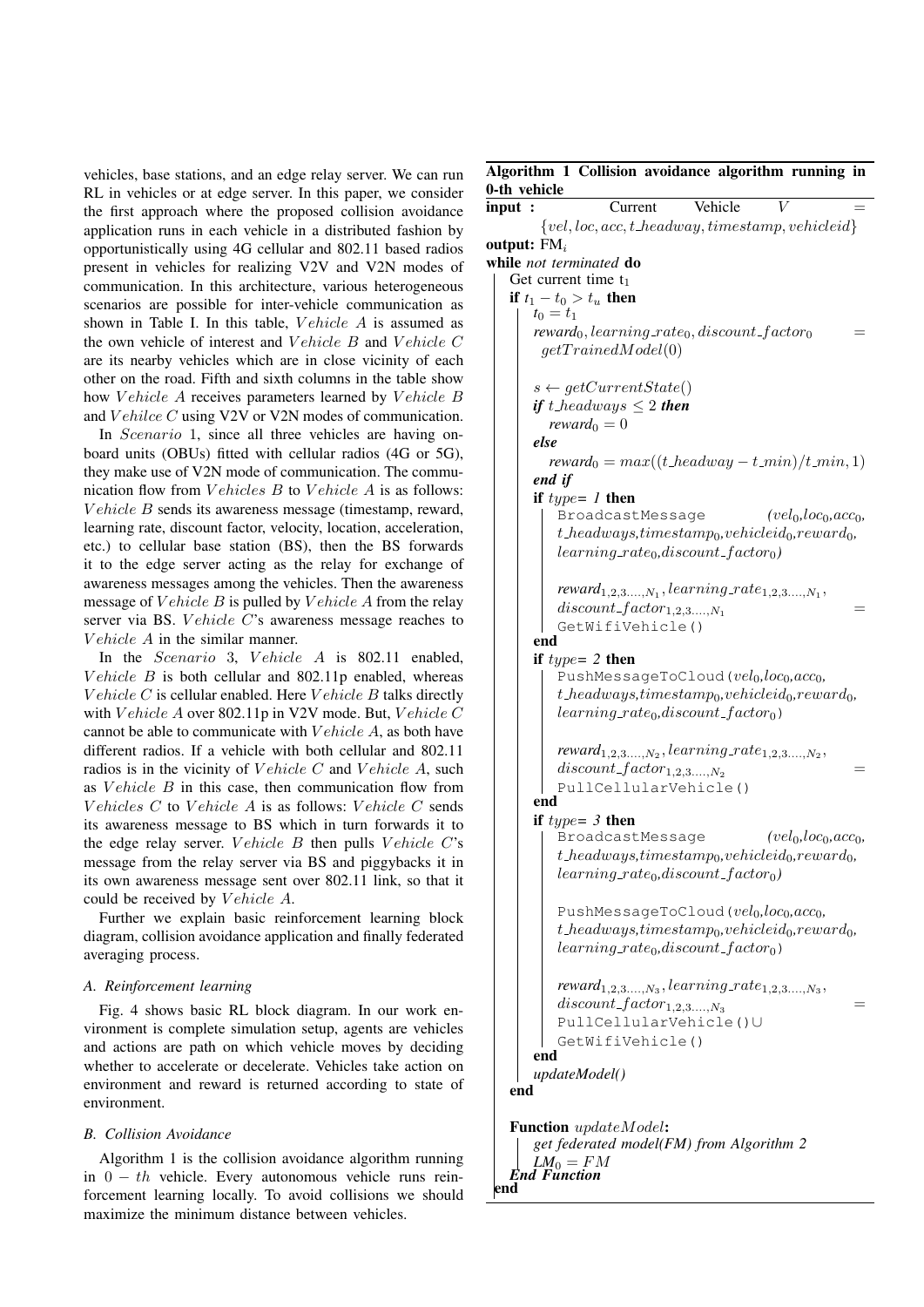

Fig. 2: Flow architecture.





## Algorithm 2 Federated averaging in the 0-th vehicle

 $\text{input}: \text{reward}_{1,2,3...T}, learning\_rate_{1,2,3...T},$  $discount\_factor_{1,2,3,...,T}$ output: Federated Model FM reward $t_{temp} = 0$ learning rate $_{temp} = 0$ discount factor $_{temp} = 0$ for  $i \leftarrow 0$  to T do  $reward_{temp} = reward_i + reward_{temp}$ learning rate  $\ell_{temp}$  =  $\ell_{learning\_rate_i}$  $learning_rate_{temp}$  $discount\_factor_{temp}$  =  $discount\_factor_i$  $discount\_factor_{temp}$ 

## end

reward $_{Fed} = reward_{temp}/T$ learning rate  $_{Fed} = learning\_rate_{temp}/T$ discount factor  $_{Fed} = discount\_factor_{temp}/T$ 

Create a federated model FM using reward $_{Fed}$ , learning rate  $_{Fed}$  and discount f actor  $_{Fed}$ 

#### return FM

This can be achieved by setting reward function as follow:

$$
reward = max((t \text{ .} headway - t \text{ .} min)/t \text{ .} min, 1) \quad (1)
$$

Where,  $t_{\text{min}}$  is minimum time headway system should achieve. Time headway is the distance between vehicles in a transit system measured in time. We set  $t_{\text{min}}$  to 2. Reward will be positive if  $t_{\text{headway}}$  will be greater than



Fig. 3: Simulation map.

2. Reward, learning rate and discount factor in collision avoidance application is sent instead of complete model, using Cellular and 802.11p based Radios Opportunistically as shown in above scenarios. As we are not sending complete Action model, due to this overload in the network will be less and latency of communication will reduce. Further, distributed architecture helps to communicate between vehicles which are in close vicinity only through edge relay server. This will distribute the communication overload between edge relay servers. As we are considering heterogeneous scenario, we have to consider three types of vehicles. These types are based on the radios available in the vehicle. Vehicle of type 1 is having only 802.11 based radios. Vehicle of type 2 is having only 4G cellular based radios. Vehicle of type 3 is having both 802.11 and 4G cellular based radios.

When vehicle is of type 1, it will broadcast its velocity, location, acceleration, time headways, timestamp, reward, learning rate and discount factor. GetWiFiVehicle will collect the rewards, learning rate and discount factor of all other  $N_1$ vehicles which has 802.11 radio.

When vehicle is of type 2, it will push its velocity, location, acceleration, time headways, timestamp, reward, learning rate and discount factor to the edge relay server using PushMessageToCloud function. PullCellularVehicle will collect the rewards, learning rate and discount factor of all other  $N_2$  vehicles from edge relay server.

When vehicle is of type 3, it will take help of both the radios as shown in Algorithm 1.

## *C. Federated Averaging*

Vehicles are acting in various environments so there is a need of model aggregation before each RL agent takes an action. Aggregation of all the parameters received is done at vehicle. This aggregation procedure is called as federated averaging (FedAvg) procedure. Algorithm 2 is the FedAvg procedure running in  $0 - th$  vehicle. Reward, learning rate and discount factor are the parameters which are aggregated and final federated model FM is used for performing future actions such as acceleration or deceleration of vehicles.

To summarize, vehicle will be running two procedures:

1) Collision avoidance: Vehicle runs RL locally for collision avoidance and send the parameters learned over V2V and V2N opportunistically.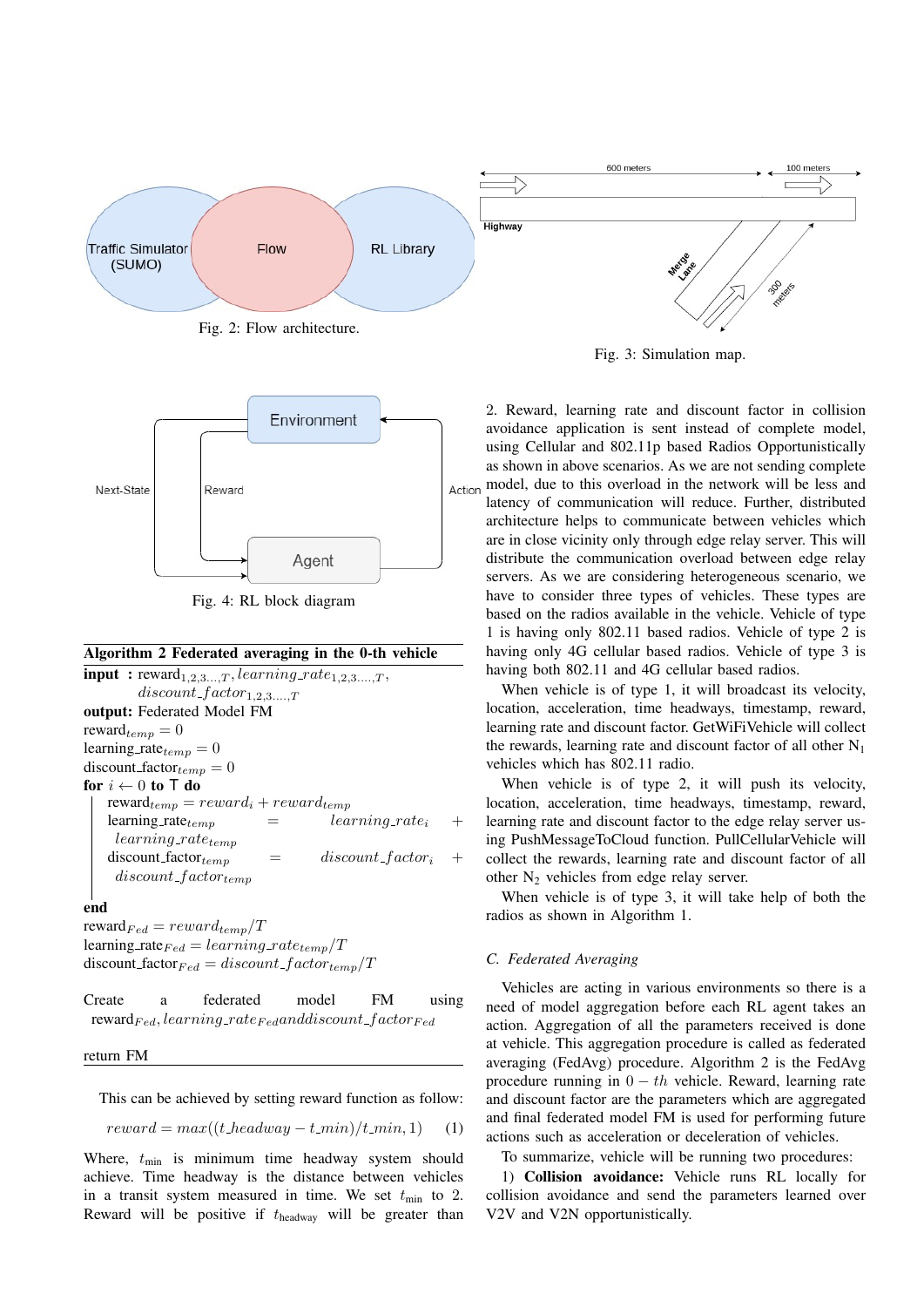

Fig. 5: Number of accidents vs flow rate on the merge lane. Fig. 6: Number of accidents vs departure speed on the merge lane.

2) FedAvg Processing: Aggregation of all the parameters received from nearby vehicles is done at the vehicle.

# IV. SIMULATION SETUP AND PERFORMANCE RESULTS

## *A. Simulation Setup*

We simulated the proposed architecture using SUMO [17]. Veins [2], and Flow [18]. SUMO is an open-source traffic simulation software designed to handle large road traffic. Flow is a computational framework for RL and control experiments for traffic micro simulation. Flow acts as a bridge between SUMO and RL library as shown in Fig. 2. Veins is used for realizing V2V and V2N modes of communication and it is interfaced with SUMO. Simulation states are changed using Traci. The vehicles are randomly added in the map. They may not have the same departure time. Fig. 3 shows map used for simulation. There are two highway roads and merge lane intersecting at a point. Length of highway considered for simulation is 700  $m$  where as for merge lane it is 300  $m$ . Table II shows the simulation parameters that are considered in simulation. We studied scenario one and six presented in Table I for conducting the simulation experiments.

The first metric we considered is cumulative reward, which is collected for three cases: without federated learning, V2I federated learning (scenario one in Table I) and V2X federated learning (scenario six in Table I). Cumulative reward is the sum of the rewards of all cars present in the simulation. For this metric, we set vehicle per hour on merge lane, departure speed on the merge lane and simulation time as 1400, 7.5, and 5 minutes, respectively. On an average 292 vehicles are present in the simulation for collecting this metric.

The second metric we measure is the number of accidents, which is also collected for three cases: without federated learning, V2I federated learning (scenario one in Table I) and V2X federated learning (scenario six in Table I). First, it is measured against flow rate on the merge lane  $(f_m)$ .  $f_m$ 

is varied as 1000, 1200, 1400, 1600, and 1800 vehicles per hour. For this metric, we set departure speed on merge lane and simulation time as 7.5 and 5 minutes, respectively.

The number of accidents is also measured against departure speed of the vehicle on the merge lane  $(s_m)$ .  $s_m$  is varied as 7.5, 10, 12.5, 15, 17.5, and 20  $m/s$ . For collecting this, we set  $f_m$  and simulation time as 1400 vehicles per hour and 5 minutes, respectively. The number of accidents is also measured against simulation time. Simulation time is varied as 5, 10, 15, 20, 25, and 30 minutes. For collecting this, we set  $f_m$  and  $s_m$  as 1400 vehicles per hour and 7.5  $m/s$ , respectively.

TABLE II: Simulation parameters

| <b>Parameter Name</b>                                    | Value               |
|----------------------------------------------------------|---------------------|
| Flow rate of the vehicles on Highway (vehicles per hour) | 2250                |
| Departure speed of the vehicles on Highway               | $15 \text{ m/s}$    |
| Max acceleration                                         | $1.5 \text{ m/s}^2$ |
| Max deceleration                                         | $1.5 \text{ m/s}^2$ |
| Target velocity                                          | $20 \text{ m/s}$    |
| Length of left part of highway                           | $600 \text{ m}$     |
| Length of right part of highway                          | $200 \text{ m}$     |
| Length of merge lane                                     | $300 \text{ m}$     |
| Number of seeds                                          | 10                  |

#### *B. Performance Results*

*1) Cumulative reward:* Higher the reward better the performance of the system is. When we do not use FL, we get a cumulative reward of 1360. When we use V2I based FL, we get a cumulative reward of 2142. When we use V2X based FL, we get cumulative reward of 2518. This means that the performance of the FL is more stable in case of V2X based FL compared to V2I based FL and when we do not use FL.

*2) Number of accidents:* Following are the results for number of accidents by varying different parameters:

1. Number of accidents vs Flow rate on the merge lane: Number of accidents is zero when  $f_m$  is 1000 vehicles per hour for all three cases. Number of accidents when  $f_m$  is 1200